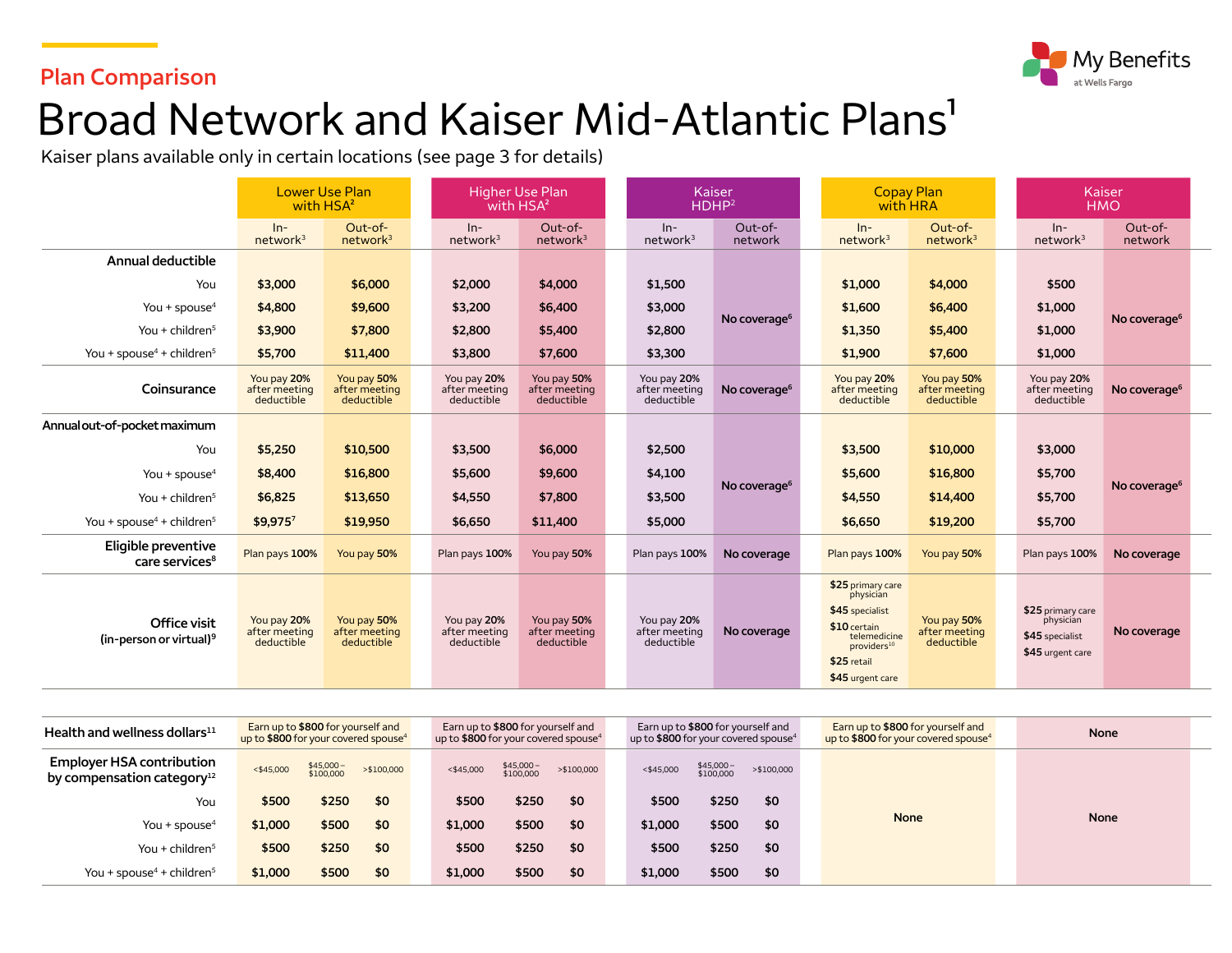## **Plan Comparison**  Prescriptions

|                                            | Lower Use Plan<br>with HSA <sup>2</sup>                |                                                         | <b>Higher Use Plan</b><br>with HSA <sup>2</sup>        |                                                          |                                                        | Kaiser<br>HDHP <sup>2</sup> |  |                                                                   | <b>Copay Plan</b><br>with HRA                           |  |                                | Kaiser<br><b>HMO</b> |  |
|--------------------------------------------|--------------------------------------------------------|---------------------------------------------------------|--------------------------------------------------------|----------------------------------------------------------|--------------------------------------------------------|-----------------------------|--|-------------------------------------------------------------------|---------------------------------------------------------|--|--------------------------------|----------------------|--|
|                                            | $In-$<br>network <sup>3</sup>                          | Out-of-<br>network <sup>3</sup>                         | $ln-$<br>network <sup>3</sup>                          | Out-of-<br>network <sup>3</sup>                          | $In-$<br>network <sup>3</sup>                          | Out-of-<br>network          |  | $ln-$<br>network <sup>3</sup>                                     | Out-of-<br>network <sup>3</sup>                         |  | $ln-$<br>network <sup>3</sup>  | Out-of-<br>network   |  |
| Preventive drugs <sup>13</sup>             | Not subject<br>to deductible                           | <b>Not subject</b><br>to deductible                     | Not subject<br>to deductible                           | Not subject<br>to deductible                             | <b>Not subiect</b><br>to deductible                    |                             |  | <b>Not subject</b><br>to deductible                               | <b>Not subject</b><br>to deductible                     |  | Not subject<br>to deductible   |                      |  |
| Generic (30-day supply)                    | $$10$ copay                                            | Pay in-network                                          | $$10$ copay                                            | Pay in-network                                           | Covered in full                                        |                             |  | $$10$ copay                                                       | Pay in-network                                          |  | Covered in full                |                      |  |
| Preferred brand-name<br>(30-day supply)    | $$45$ copay <sup>14,15</sup>                           | copays + cost<br>difference<br>between<br>full cost and | $$45$ copay <sup>14,15</sup>                           | $copys + cost$<br>difference<br>between<br>full cost and | Covered in full                                        | No coverage                 |  | $$45$ copay <sup>14,15</sup>                                      | copays + cost<br>difference<br>between<br>full cost and |  | Covered in full                | No coverage          |  |
| Nonpreferred brand-name<br>(30-day supply) | $$75$ copay <sup>14</sup>                              | network rate                                            | $$75$ copay <sup>14</sup>                              | network rate                                             | Covered in full                                        |                             |  | $$75$ copay <sup>14</sup>                                         | network rate                                            |  | Covered in full                |                      |  |
| Specialty                                  | $$150$ copay<br>(90-day supply<br>through Accredo)     | Specialty<br>medications are<br>not covered             | $$150$ copay<br>(90-day supply<br>through Accredo)     | Specialty<br>medications are<br>not covered              | Covered in full                                        |                             |  | $$150$ copay<br>(90-day supply<br>through Accredo) <sup>16</sup>  | Specialty<br>medications are<br>not covered             |  | Covered in full                |                      |  |
| Non-Preventive drugs <sup>13</sup>         | <b>Full cost until</b><br>deductible<br>reached, then: | <b>Full cost until</b><br>deductible<br>reached, then:  | <b>Full cost until</b><br>deductible<br>reached, then: | <b>Full cost until</b><br>deductible<br>reached, then:   | <b>Full cost until</b><br>deductible<br>reached, then: |                             |  | <b>Not subject</b><br>to deductible                               | <b>Not subject</b><br>to deductible                     |  | Not subject<br>to deductible   |                      |  |
| Generic (30-day supply)                    | $$10$ copay                                            | Pay in-network                                          | $$10$ copay                                            | Pay in-network                                           | $$10$ copay                                            |                             |  | $$10$ copay                                                       | Pay in-network                                          |  | $$10$ copay                    |                      |  |
| Preferred brand-name<br>(30-day supply)    | $$45$ copay <sup>14,15</sup>                           | copays + cost<br>difference<br>between<br>full cost and | $$45$ copay <sup>14,15</sup>                           | copays + cost<br>difference<br>between                   | $$45$ copay                                            | No coverage                 |  | $$45$ copay <sup>14,15</sup>                                      | copays + cost<br>difference<br>between                  |  | $$25$ copay                    | No coverage          |  |
| Nonpreferred brand-name<br>(30-day supply) | $$75$ copay <sup>14</sup>                              | network rate                                            | $$75$ copay <sup>14</sup>                              | full cost and<br>network rate                            | $$75$ copay                                            |                             |  | $$75$ copay <sup>14</sup>                                         | full cost and<br>network rate                           |  | $$75$ copay                    |                      |  |
| Specialty                                  | $$150$ copay<br>(90-day supply)<br>through Accredo)    | Specialty<br>medications are<br>not covered             | $$150$ copay<br>(90-day supply<br>through Accredo)     | Specialty<br>medications are<br>not covered              | $$75$ copay<br>(30-day supply)                         |                             |  | $$150$ copay<br>(90-day supply)<br>through Accredo) <sup>16</sup> | Specialty<br>medications are<br>not covered             |  | $$75$ copay<br>(30-day supply) |                      |  |

#### Online tools and resources

Learn to use your benefits year-round with convenient online tools and resources. Manage your health and health care costs, find the right care options and providers, and achieve your personal health and well-being goals. Visit the HR Services & Support site or Teamworks at Home [\(teamworks.wellsfargo.com\)](http://www.teamworks.wellsfargo.com).